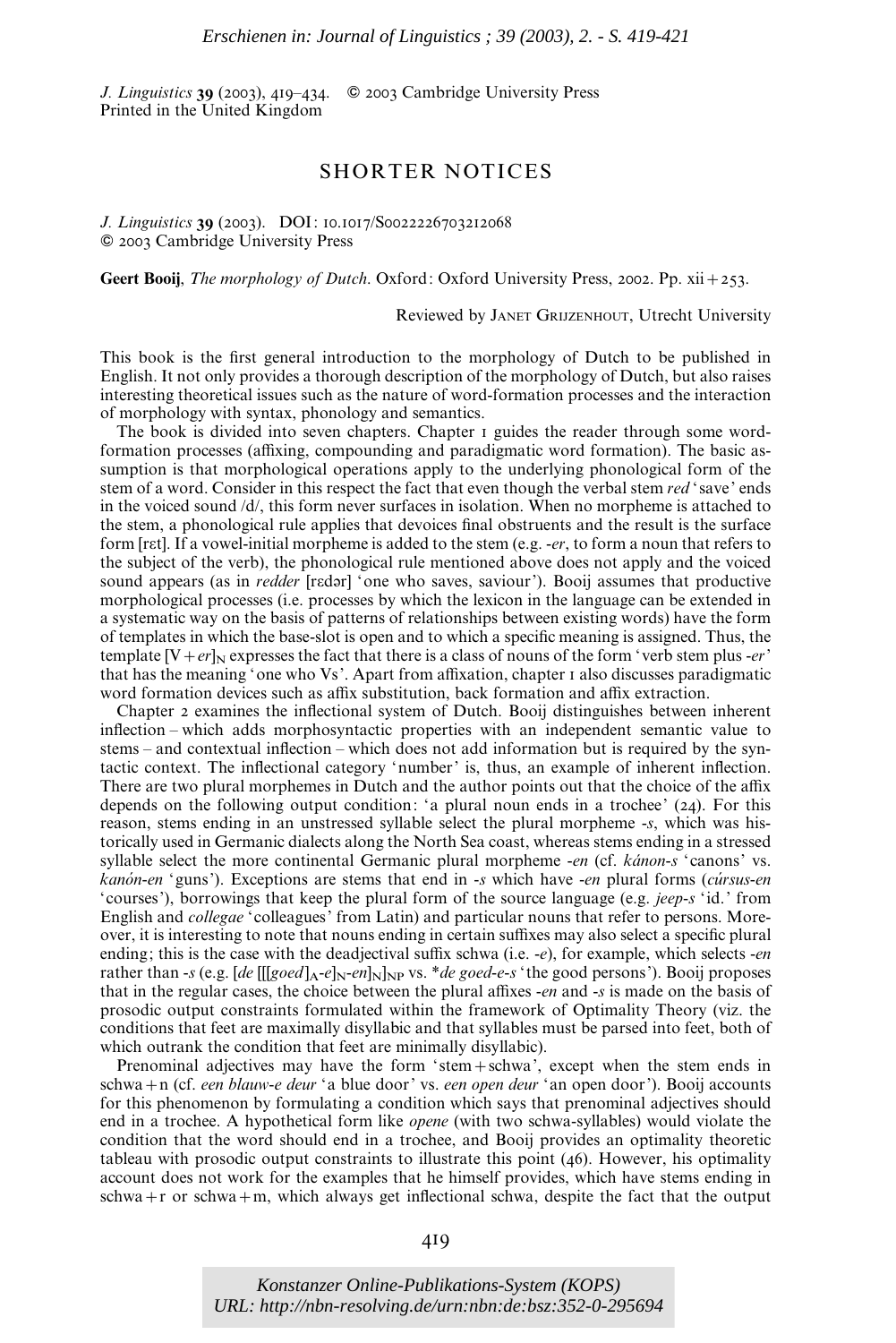## JOURNAL OF LINGUISTICS

conditions suggested by Booij would penalize such forms. Moreover, to the best of my knowledge, any other prenominal adjective ending in a sequence of schwa plus another consonant also gets inflectional schwa (e.g. *een vervelende jongen*  $\epsilon$  a tiresome boy'). Thus, the condition that prenominal adjectives should end in a trochee reflects a tendency rather than a true condition and Booij's constraint-based metrical account does not work for all prenominal adjectives in Dutch. The correct generalization is that inflectional schwa appears unless the stem ends in schwa +n (which may be attributed to the fact that this final  $/n/$  is not pronounced, so that the word in question already ends in schwa). Booij proposes that of the two allomorphs for prenominal adjectives, viz. schwa and the null allomorph, the latter is only available after [en].

Booij also provides an analysis of the nominalizing suffix  $-e$  (as in *de zeer rijk-e* 'the very rich one') and of partitive constructions. The chapter ends with a detailed account of verbal inflection and a discussion of the distinction between inflection and derivation. An important observation is that certain cases of inflection may feed word formation. For example, plural nouns may be used before the derivational suffixes -dom and -achtig (cf. helden 'heroes' vs. heldendom 'heroism') and nominal phrases with an inflectional prenominal adjective may be part of a compound (e.g.  $[[[blot-e]_A] [vrouwen]_N]_{NP} blad]_N$  'nude women magazine'). The theoretical consequences of this observation for the morphology of Dutch are addressed in chapter 4.

Chapter 3 is concerned with derivation. The author shows that even though all suffixes determine the lexical category of the output word in Dutch, the Righthand Head Rule (Williams 1981) is not without exceptions for Dutch morphology, because the nominalizing prefix ge- and a number of verbalizing prefixes are category-determining (cf. dijk 'dike' vs. be-dijk ' to provide with a dike'). Non-native suffixes only attach to non-native stems and native suffixes may attach to both non-native and native stems. Booij does not assume level-ordering to account for affix combinations, but proposes instead that the features  $[-n]$  and  $[+n]$  percolate from the so-called 'category determining affixes' to the dominating node. Consider in this respect the fact that the native prefix on- ('un-') does not determine the lexical category of the resulting word and, for this reason, the feature [+native] will not percolate. Hence, when this prefix is attached to the non-native adjective *grammaticaal*, the dominating node will still bear the feature  $[-n]$  native], so that it is still possible to attach the non-native nominalizing suffix -*iteit* to form ongrammaticaliteit 'ungrammaticality'.

In this chapter, Booij goes on to discuss and defend the hypothesis that the meaning of a complex word is a compositional function of the meaning of its parts. The chapter ends with a discussion of conversion, i.e. the process of forming a new word without any phonological change in the base word.

Chapter 4 is concerned with Dutch nominal, adjectival, verbal and numeral compounds and it is argued that these are all right-headed. The non-head position may be taken by the stem of a lexical category, by prepositions, quantifiers or phrases. For instance, in Dutch nominal compounds, the non-head can be a phrase in which an adjective is inflected (e.g.  $\left[\frac{d}{d} \right]$  [mannen|N|NP [huis]N|N 'old men's house'), a plural noun (e.g. [[huiz-en] [rij]] 'row of houses') or a verbal infinitive followed by a linking phoneme (e.g.  $[[et-en]s[tijd]]$  'eating time'). According to Booij (146), the existence of such examples and the fact that they illustrate productive processes imply that syntactic rules such as adjective-noun agreement must be allowed to apply within compounds, thus indicating that the morphological module, which defines the set of well-formed words, and the syntactic module, which defines the set of well-formed phrases and sentences, are unordered and apply simultaneously.

If one word-formation process presupposes another, Booij assumes a template with two open slots (e.g. [A [N-ig]<sub>A</sub>]<sub>A</sub> for [blauw<sub>A</sub> [og<sub>N</sub> -ig]<sub>A</sub>]<sub>A</sub> 'blue eyed' alongside [[Q] [N-ig]<sub>A</sub>]<sub>A</sub> for *éénogig* 'having one eye' and  $[[N][V-er]_N]_N$  for *houthakker* 'woodchopper'). By means of such templates, the fact that two independent word-formation patterns co-occur can be expressed without the complications that a level-ordering approach would give rise to.

Chapter 5 addresses the morphological and phonological structure of Dutch suffixed words and compounds (although the running heads mistakenly read 'The interface of morphology and syntax'). In order to account for the phonetic realization of complex words, the author distinguishes between cohering suffixes, which form a prosodic word with their stem (e.g. -ig in rod-ig [ro:.dɪx] 'reddish'), and non-cohering suffixes, which form a prosodic word of their own (e.g. -achtig in rood-achtig [[ro: t] [axtex]] ' similar to red'). Among other things, Booij illustrates the fact that gapping of identical material may occur in words with non-cohering suffixes and in compounds (cf. the impossible \*rood- en blauwig vs. grammatical rood- en blauwachtig 'red and